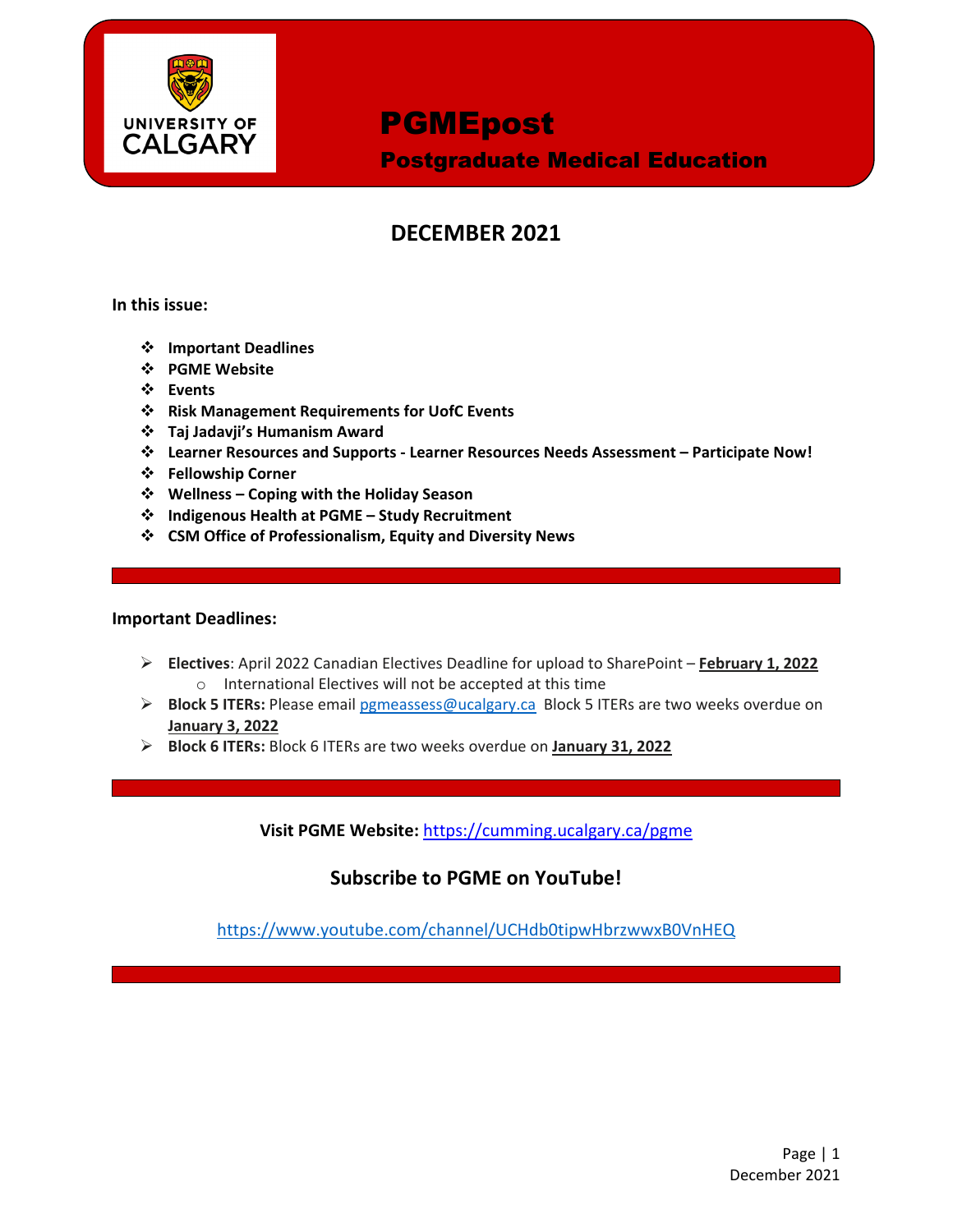#### **PGME Events:**

Please visit our website for the most up to date workshops, seminars and events:

<https://cumming.ucalgary.ca/pgme/events>

PGME resident educational events and workshops are still being offered. Please continue to register for events you are interested in attending. Workshops are currently only being offered virtually. We will continue to provide updates on this status.

#### **Risk Management Requirements for UofC Events:**

As Covid-19 related requirements change on a regular basis, please ensure that you review the guidelines set by UofC Risk Management for UofC Events.

<https://www.ucalgary.ca/risk/risk-management-insurance/events/covid-19-event-requirements>

#### **Taj Jadavji's Humanism Award:**

Resident/fellow award at the Pediatric Infectious Disease Conference at the Banff Springs Hotel in February 2022.

The Taj Jadavji Humanism Award is given in recognition of a medical resident, who in clinical service and in other aspects of life, embodies Dr. Taj Jadavji's qualities of leadership, civic involvement and compassion.

The conference content is aimed at primary care physicians (family med and pediatrics), but the award is available to any resident or fellow currently training in Canada.

- It includes a \$500 award, plus hotel accommodation and conference and banquet fees.
- Applicants can be nominated by another person, or they may apply themselves.
- The successful applicant is required to make a 10-15 minute presentation at the banquet of the conference (may not be a banquet this year but we would still make time for a presentation).

Further information is available at [www.pediatricinfectiousdisease.ca](http://www.pediatricinfectiousdisease.ca/) 

#### **Application deadline is December 31, 2021.**

#### **Learner Resources and Supports:**

Are you a Program Director worried about a resident in your program? Have you had colleagues approach you with concerns about a resident's performance? Has your resident received borderline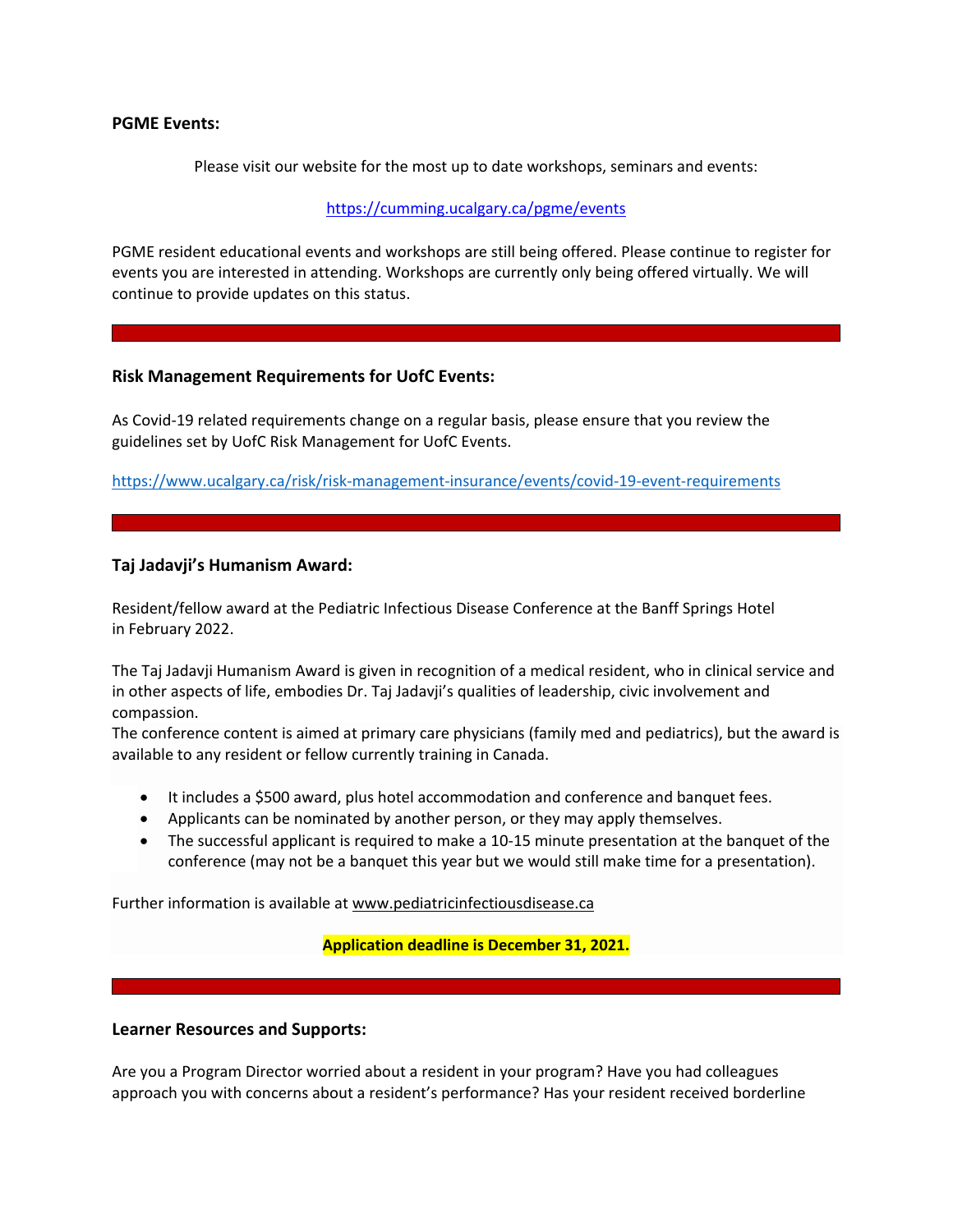

Postgraduate Medical Education

scores or concerning comments on evaluations and you are unsure of what supports you can offer to help your resident succeed?

If any of these situations sound familiar to you, we can help! Contact Aleksandra Mineyko, Director of Learner Resources [\(amineyko@ucalgary.ca\)](mailto:amineyko@ucalgary.ca) and Nancy Dunlop, Education and Learning Resource Specialist [\(ndunlop@ucalgary.ca\)](mailto:ndunlop@ucalgary.ca) or set up a meeting through Crystal Boisselle [\(crystal.boiselle@ucalgary.ca\)](mailto:crystal.boiselle@ucalgary.ca).

The PGME website includes information and resources for Program Directors and Faculty on residents in academic difficulty.

[PGME | Faculty and Staff | Resources | Support Learners in Difficulty | Cumming School of Medicine |](https://cumming.ucalgary.ca/pgme/faculty-and-staff/faculty-and-staff-resources/supportlearnersindifficulty)  [University of Calgary \(ucalgary.ca\)](https://cumming.ucalgary.ca/pgme/faculty-and-staff/faculty-and-staff-resources/supportlearnersindifficulty)

Please remember to contribute by sending suggestions and resources to [pdassist@ucalgary.ca](mailto:pdassist@ucalgary.ca)

#### **LASAC: Learner Academic Supports and Assessment Committee**

LASAC meets monthly to review and provide suggestions on Remediation and Probation Plans. If you are developing a Remediation or Probation Plan, please be aware of the meeting dates. All plans are reviewed prior to implementation. Meeting dates are available [here.](https://cumming.ucalgary.ca/sites/default/files/teams/6/ToR/learner-academic-support-meeting-dates-pgme-2021-2022-v1.pdf)

#### **Research – Learners Needs Assessment – Participate Now!**

Help contribute to our understanding of knowledge, skills, and attitudes around learner supports and remediation by filling out this short survey for Program Directors. Thank you.

#### **Teaching Faculty Link:** [https://survey.ucalgary.ca/jfe/form/SV\\_6LGUqb2FdN4UwD4](https://survey.ucalgary.ca/jfe/form/SV_6LGUqb2FdN4UwD4)

**Program Director Link:** [https://survey.ucalgary.ca/jfe/form/SV\\_5cGEhnTh7H8i7lk](https://survey.ucalgary.ca/jfe/form/SV_5cGEhnTh7H8i7lk)

#### **Twitter Account – Conversations and Tips on Learning Resources – Follow!**

Follow Dr. Aleks Mineyko on Twitter for conversations and tips on Learning Resources @aleksmineyko

#### **Feedback – Survey Results**

Below are the results from the PD survey. Thank you to everyone that participated. The results show that PDs access PGME learner resources most commonly for general advice, learning support plans, and remediation (Fig 1). PDs make use of all the resources available (Fig 2) and can expect to meet with our team, Nancy Dunlop and Aleks Mineyko (Fig 3). Our results show a generally positive response from PDs and we will be using the suggestions provided in the surveys to better our resources.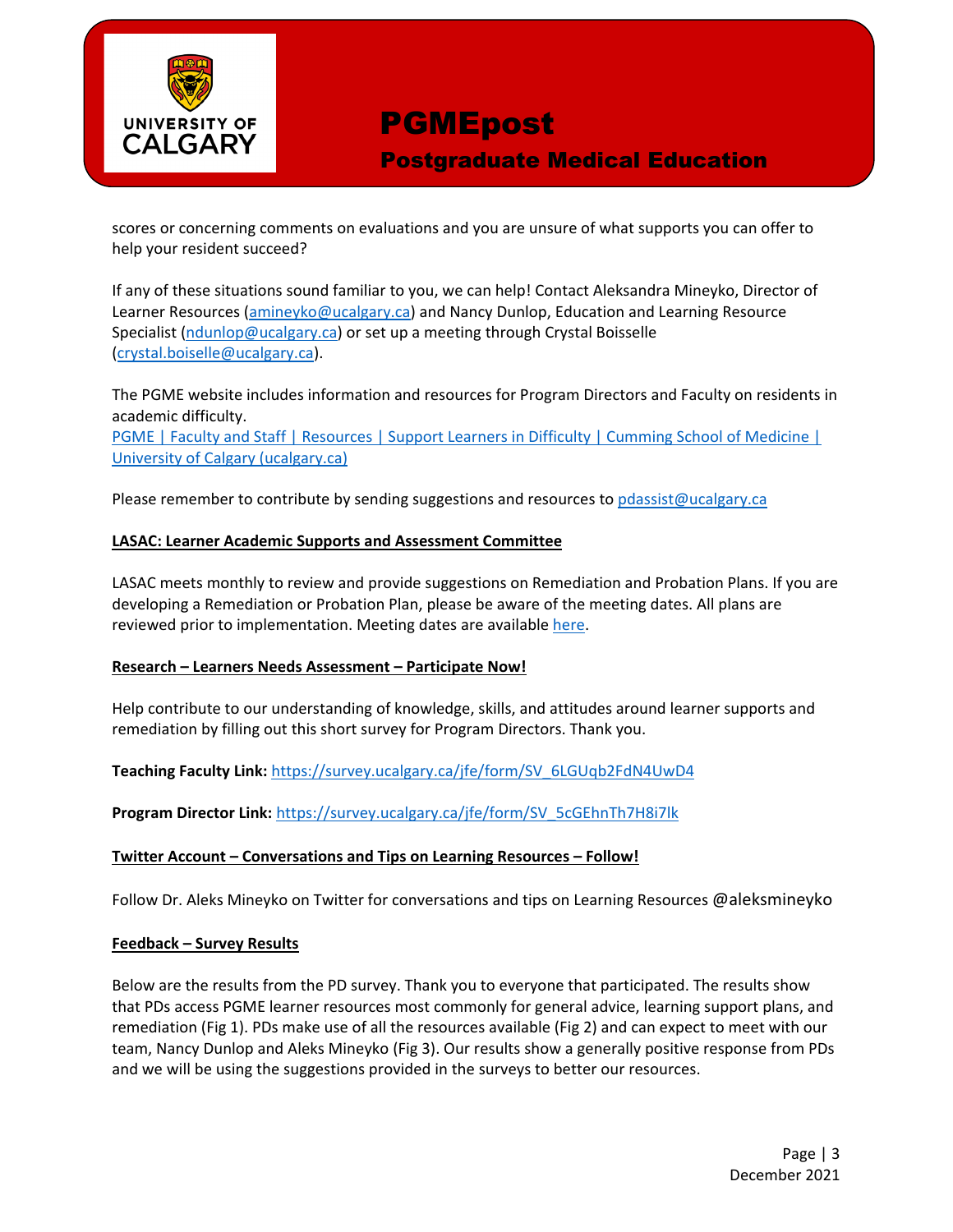1. What supports were you looking for when you contacted 2. Did you meet with Aleks/Nancy? Aleks/Nancy? 3% 3% 7% 24% 5% General advice  $LSP/FLP$ Remediation  $Yes$  No Probation Dismissal Appeals Other 33% 24% 4. Was a CanMEDS Coach assigned? 5. Was the CanMEDS Coach helpful? 3. When developing a plan, what resources were provided? 20% 9% 21% ■ Yes 18%  $N<sub>O</sub>$ **Templates** Draft of Objectives  $Yes$  No Teaching resources 18% 19% Evaluations CanMEDS Coach 6. Was your plan reviewed by LASAC? 21% Other 10%  $Yes$ **RESULTS!**  $N<sub>O</sub>$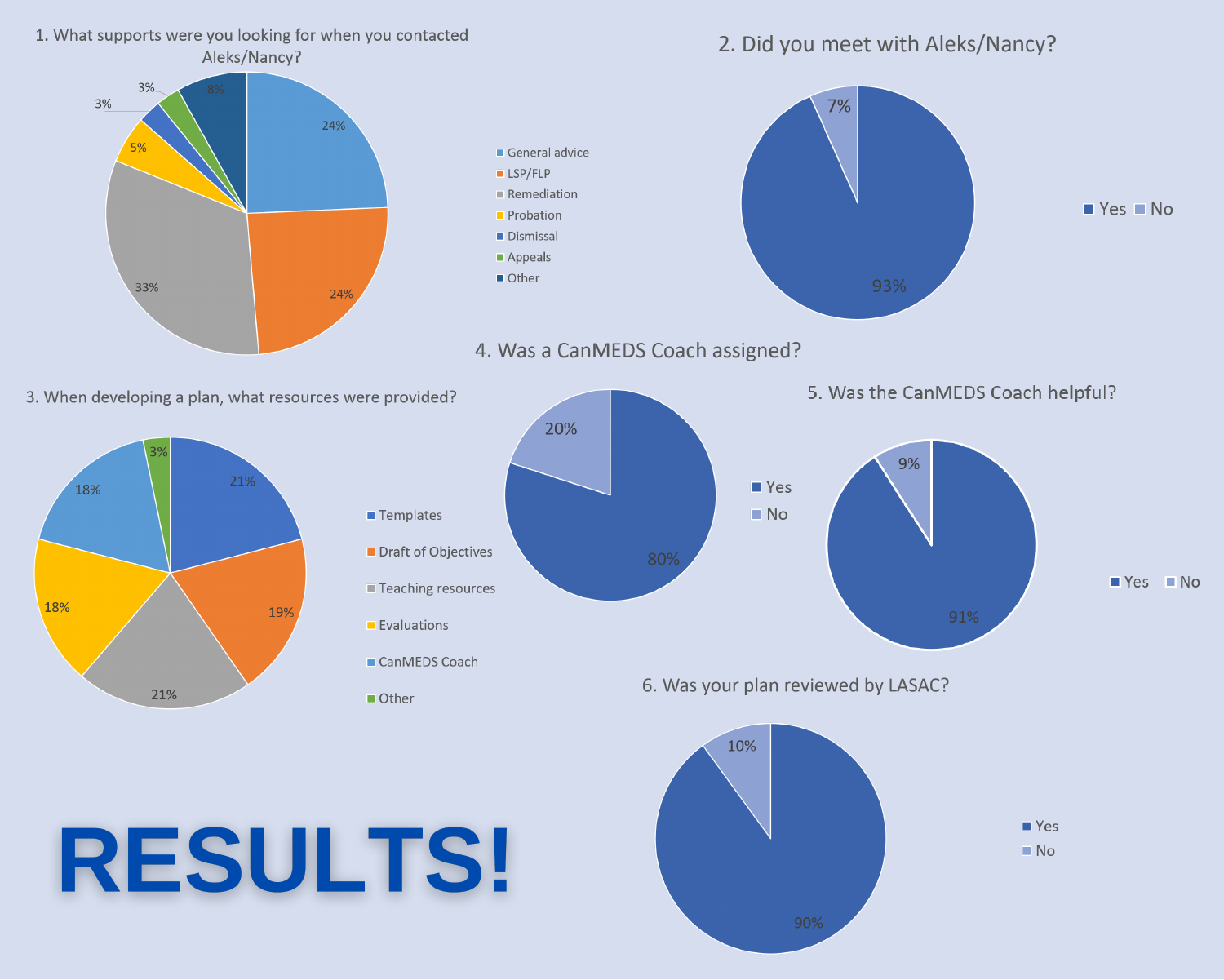#### **Fellowship Corner:**

CPSA has recently updated the English Language Proficiency Requirements and PGME has voted to accept CPSA requirements. Potential fellows can take one of the three tests including the IELTS Academic, the OET Medicine examination and the CELPIP General Examination. Now there are three available tests, PGME revised the IELTS requirements to scores of 7 in all 4 subsets in a SINGLE test.

Further information about CPSA English Language Proficiency requirement can be found here (hyperlink ---- [https://cpsa.ca/physicians/registration/english-language-proficiency/\)](https://cpsa.ca/physicians/registration/english-language-proficiency/)

Inadequate program administrative support for both residency and clinical fellowship programs has been raised as a potential accreditation issue and PGME is working collaboratively with AHS and the University to address this issue. Effective January 1, 2022, PGME will start collecting information on fellowship administrative support and potential impact on residency program on the revised PGME framework.

#### **Wellness – Coping with the Holiday Season**

With the holiday season approaching it can be a season that brings joyous feelings for some and for others it can be a season that brings some unpleasant feelings. With the weight of the pandemic, the holidays may be adding additional stress for some of us. Perhaps even, we are going into the season with a little less in our cup than previous years. Some of us may be faced with another holiday season unable to see our love ones.

The holiday season can bring on some additional stress. Below are some helpful tips to deal with the added stress of the holiday season.

- 1. Plan Ahead: Take time to plan out your to do list and your time. By organizing your time, you are preparing yourself for the things within your control. Perhaps this holiday season you are left with a little more time on your hands. Take time to plan some activities that you may have been putting off or set aside some time for pleasurable activities.
- 2. Expectations: Set realistic expectations of yourself and your family when it comes to the holiday season. Ask yourself what is realistic of me of this holiday season and stay within those parameters. If your expectations are too high you can set yourself up for disappointment.
- 3. Boundaries: Figure out what you need from this holiday season. Identify the boundaries you need to put in place to protect your needs. Also, learn a way to communicate what you need to others. For example, this Christmas I am really needing some quiet time at home to recharge.
- 4. Process your Emotions: Whether it is excitement, sadness or loneliness that you may feel during the holiday season, take the time you need to feel into those emotions. Perhaps there is an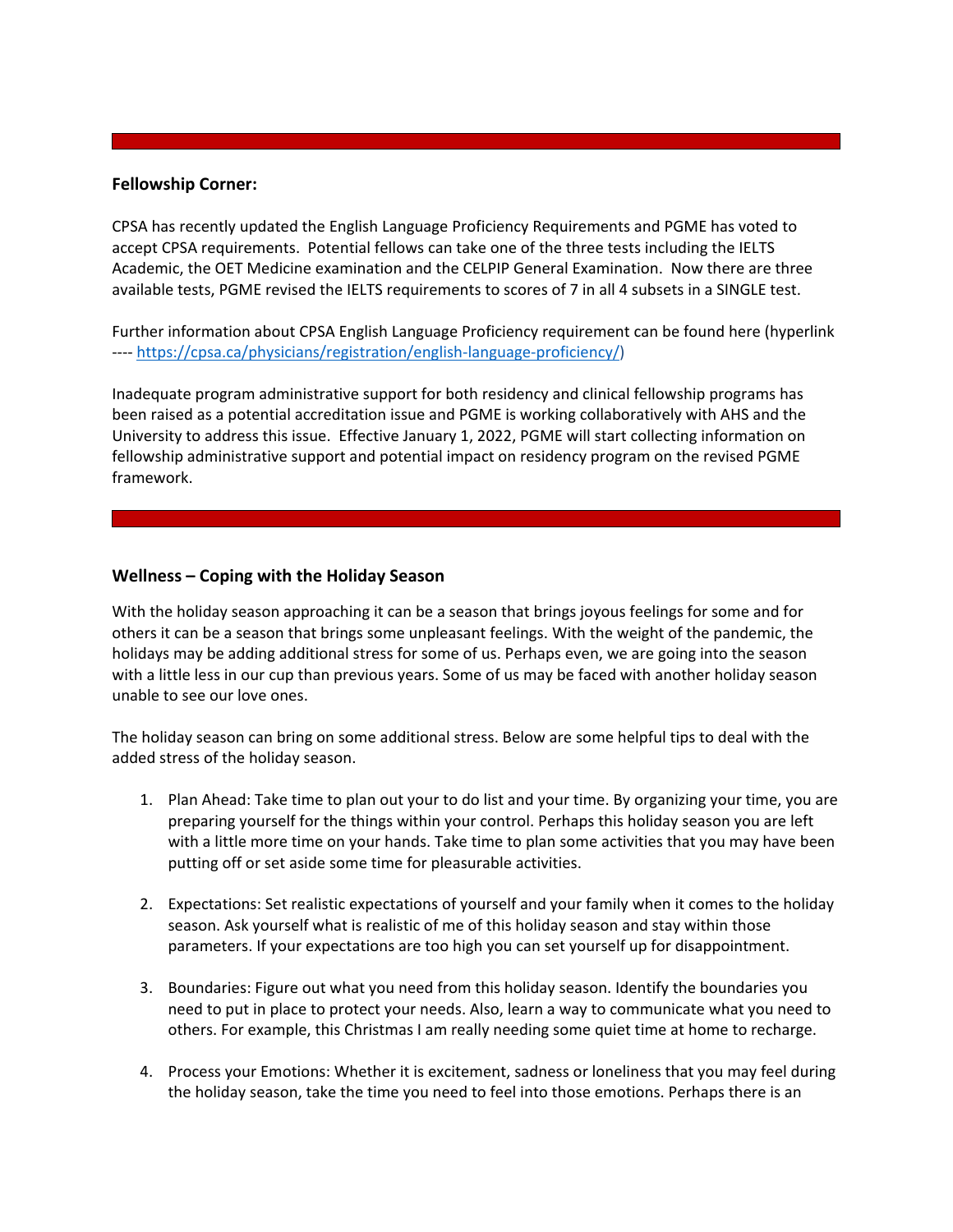

Postgraduate Medical Education

unmet need behind the emotions or there is meaning behind the feeling. Take the time you need to process that emotions and feel into it.

5. Mindfulness Practice: Taking a moment to savour the holiday season can help alleviate our stressors. For example, if you are out observing Christmas lights this season take a minutes to intentionally observe the different colors and notice the sensations in your body as you observe the lights.

Please note the Office of Resident Affairs and Physicians Wellness is closed over the holiday season from Dec 24<sup>th</sup>, 2021 until January 2<sup>nd</sup>, 2022. If you're in need of counselling services or in crisis throughout the time we are closed, please call the 24 hour free and confidential Physician and Family Support Program (PFSP) line at 1-877-SOS-4MDS (767-4637) or the distress centre's 24 crisis line at 403-266-4357. If you are in an immediate crisis please call 911 or go to your nearest emergency room.

On behalf of the wellness centre of the Office of Resident Affairs, we would like to wish everyone a Happy and safe holiday season.

Dr. Jaelene Mannerfeldt MD, MSc, FRCSC Nora MacQuarrie M.Ed, Rpsych Director Psychological Counsellor

Roxanne Larkin **Michelle Keough MSW, RSW** Office Administrator **Psychological Counsellor** Psychological Counsellor

Julie Munch MScOT Accommodations Therapist

#### **Indigenous Health at PGME – Study Recruitment:**

Looking for research participants interested in Indigenous health, Anti-racism and anti-oppression within medical education.

### **Anti-racism education for improving Indigenous health outcomes: simulation-based critical approaches for post-graduate medical education**

#### **You may be eligible for the study if you:**

• Are a faculty member or preceptor at the CSM

#### **What would I have to do?**

• Attend to a one-one-one interview (60 min)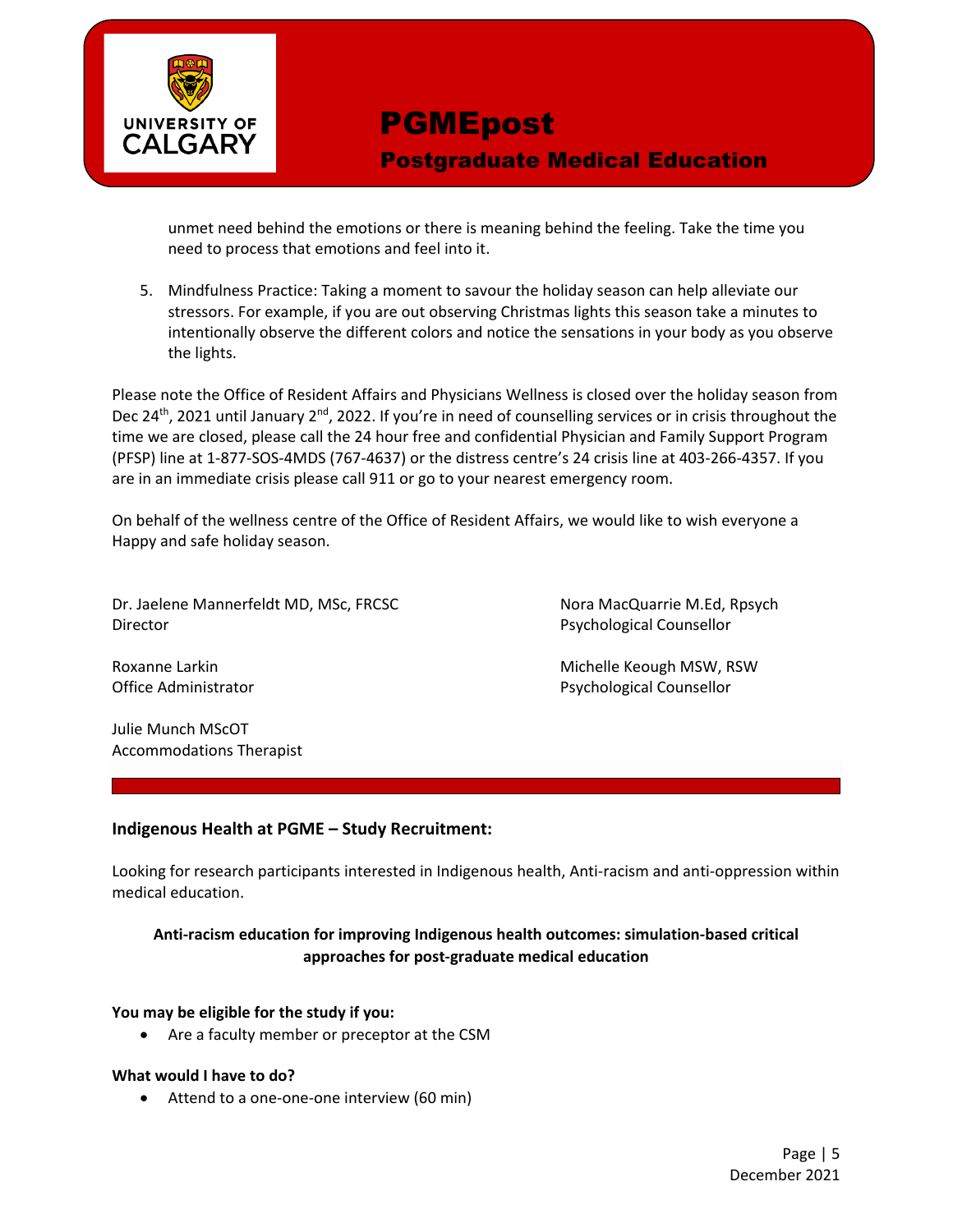• Talk about your experiences as PGME student, share your opinion on curriculum, your experiences within your training, your perspective on health equity engagement, and discuss the impact of racism on health

#### **Are there any benefits to participating?**

• There may not be any direct benefits to you personally, but this will help us to construct a curriculum that promotes reconciliation

#### **For more information or to determine eligibility, please contact [ana.rame1@ucalgary.ca](mailto:ana.rame1@ucalgary.ca)**

This study has been approved by the University of Calgary Conjoint Health Research Ethics Board **(REB19-1739)**

#### **CSM Office of Professionalism, Equity and Diversity News:**

*The Office of Professionalism, Equity and Diversity (OPED) receives notifications of upcoming events and activities related to equity, diversity, inclusion and wellness from external and internal organizations.* 

#### **Upcoming EDI-related events, webinars, and conferences:**

- **Jan. 17, 9:00am – 12:00pm MT**: Members of the CSM community are invited to register for **From Bystander to Upstander: Intervention Training.** This three-hour virtual course will prepare learners, faculty, and staff to speak up and stand up when they witness discrimination and harassment. Registe[r here.](https://www.eventbrite.ca/e/from-bystander-to-upstander-intervention-training-tickets-221649959997)
- **Jan. 20, 10:30 – 11:45am MT**: CMS educators are invited to join a free online workshop on **Understanding Microaggressions: Strategies for the Classroom**, presented by the Taylor Institute for Teaching & Learning, as part of its EDI Workshop Series. This interactive session will explore the complexity of microaggressions in the classroom through case studies and share practical strategies to mitigate these difficult situations to create a more inclusive teaching and learning environment. Details on the workshop series and registratio[n here.](https://taylorinstitute.ucalgary.ca/workshop-series/equity-diversity-inclusion)
- **Jan. 27, 12:00 – 1:30pm MT**: Join ii' taa'poh'to'p, UCalgary's Indigenous Strategy, at the next session of the **Elders Teaching Series with Dr. Betty Bastien**, to hear traditional knowledge, worldview, and language, and approaches to healing with respect to cultural wellbeing, intergenerational trauma, and Indigenous ways of knowing, doing, connecting, and being. Details and registratio[n here.](https://go.ucalgary.ca/2022-01-27-ETS-Bastien2_LPRegistration.html)

#### **Opportunities:**

• **Survey on CSM EDI initiatives:** CSM is undertaking a needs assessment of Equity, Diversity and Inclusion curriculum. Faculty involved in curriculum development or instruction in any academic programs are invited to complete a survey to help identify current initiatives at the program level, gaps in programming, and the barriers and facilitators to implementing EDI curriculum. Details and survey [here.](https://survey.ucalgary.ca/jfe/form/SV_3Qp0VlJ15CD8LVX?mkt_tok=MTYxLU9MTi05OTAAAAF_9g5uHsUlmWBaKzHVeHRxDHoFXjAlvlU8cw1-0vHBQtrjH4qqvoCOLPt5S2TIUo0nK9Q4vZ-nuKDb1Z4m1eJQmzN6GJ55GXN7ScW-OITMZUtaUA)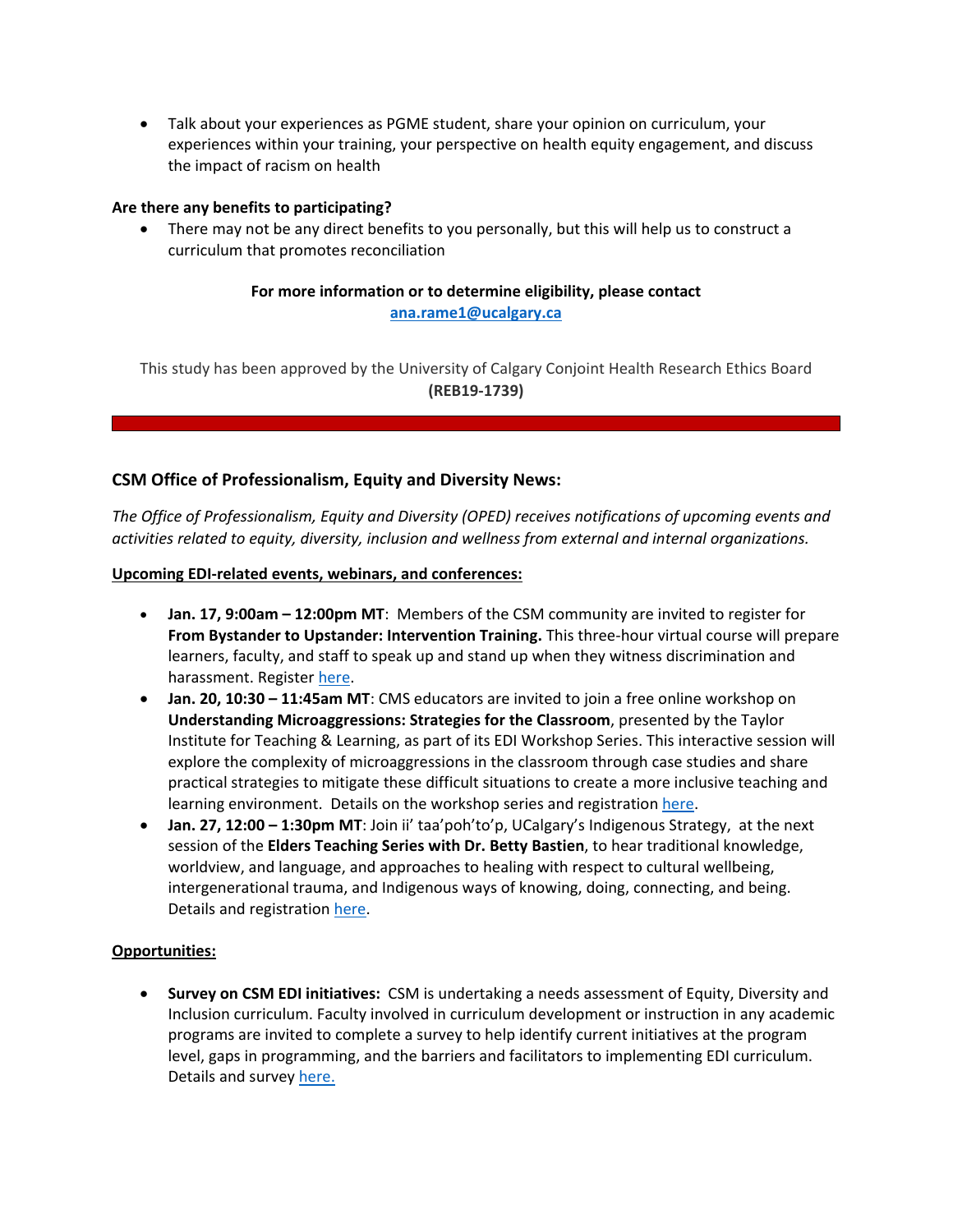

### Postgraduate Medical Education

• **Participate in a study of scholars in Canadian Faculties of Medicine**: Scholars are being recruited to participate in a study to identify and address intersecting barriers of gender, sex, and race to academic productivity during the COVID-19 pandemic. Details [here.](https://www.camh.ca/-/media/files/4d-Phase1-Interview-Recruitment-E-Flyer-pdf.pdf)

#### **Calls for Journal Submissions and Conference Proposals:**

- **CMAJ** will be devoting a special issue to the theme of Black health and anti-Black racism in health in Canada in the second quarter of 2022, with the intent is to centre the scholarship of Black authors, including Black learners. Submissions required by Dec. 31, 2021. Details [here.](https://www.cmaj.ca/content/call-papers-special-issue-black-health-and-anti-black-racism-health-care-canada)
- The 2022 University of Calgary Conference on Postsecondary Learning and Teaching (May 1-3, 2022) invites Elders, Knowledge Keepers, community members, faculty, instructors, administrators, librarians, staff, students and postdoctoral scholars to explore Indigenous Ways of Knowing in a good way as we continue our path to reconciliation. Deadline for proposals is Jan. 24, 2022. Details [here.](https://taylorinstitute.ucalgary.ca/conference)
- **The Lancet** is dedicating a theme issue to advancing racial and ethnic equity in science, medicine, and health, to be published in late 2022 or early 2023. The call for submissions focuses on interventions to tackle racism and inequity in health. Deadline is Jan. 31, 2022. Details [here.](https://www.thelancet.com/journals/lancet/article/PIIS0140-6736(21)02095-X/fulltext)
- The open access journal, **Societies**, has a call for papers for a special issue exploring the many facets of ableism and ability-based disablism and enablism. The CFP accepts three types of submissions: empirical data, reviews and theoretical/conceptual papers. Deadline for submission is April 1, 2022. Details [here.](https://www.mdpi.com/journal/societies/special_issues/Ableism_Disablism)
- **Health Affairs** is planning a theme issue on disability and health, to be published in October 2022 and have a request for abstracts. Papers that represent cross-disciplinary efforts that bridge health and non-health sectors are encouraged. Deadline to submit abstracts is Dec. 20, 2021. Details [here.](https://www.healthaffairs.org/request-for-abstracts/2022-disability-and-health)

#### **Recordings of recent webinars, podcasts and presentations:**

- UCalgary presents **Stepping Out of Reactivity**, an eight-part mindfulness series. The practice of mindfulness is a meditation practice that can reduce stress and anxiety and improve attention and creativity, supporting daily functioning. So far, 7 episodes have been released. Listen to them all [here.](https://ucalgary.ca/podcasts/ucalgary-mindfulness)
- Presentations from the 2021 First Nations Health Managers Association conference, **Rise Against Racism**, are now available for viewing, including Dr. Alika Lafontaine's presentation on Harm in Healthcare. View all the presentations [here.](https://fnhmaconference.ca/2021/)
- UBC InterCultural Online Health Network and VCH Aboriginal Health hosted a recent webinar on **Intergenerational Trauma and the Impacts of Colonial History on the Health and Wellbeing of Indigenous People**. Check it out [here.](https://indigenous.iconproject.org/indigenous-health-rounds-2/)
- The Association of American Medical Colleges (AAMC) has a number of webinars available to watch on **EDI topics** including Transforming Institutional Culture, Understanding